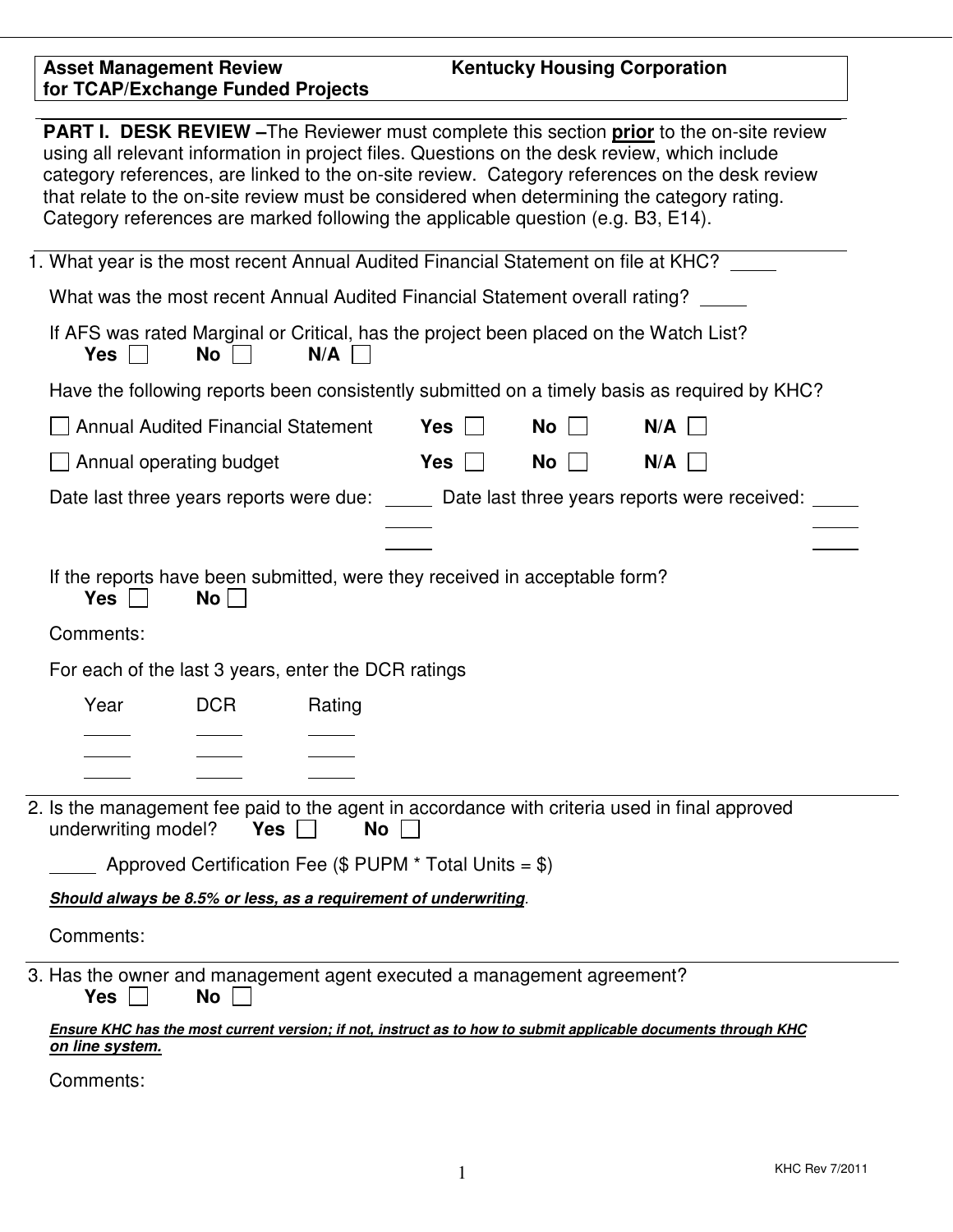# **Kentucky Housing Corporation**

|  |            |        |  | 4. Is agent charging project for expenses for which the management agreement requires agent to pay? |  |  |
|--|------------|--------|--|-----------------------------------------------------------------------------------------------------|--|--|
|  | Yes $\Box$ | No I i |  |                                                                                                     |  |  |

Comments:

5. Complete chart below.

| Name of Reserve            | As of |          |                    | <b>Account Held</b> | Held in Interest        |  |
|----------------------------|-------|----------|--------------------|---------------------|-------------------------|--|
| Account                    | Total | Per Unit | Monthly<br>Deposit | by KHC              | <b>Bearing Account?</b> |  |
| <b>Replacement Reserve</b> | \$    | Φ        | S                  | Yes $\Box$ No       | Yes<br><b>No</b>        |  |
| <b>Operating Reserve</b>   | \$    | \$       | \$                 | Yes $\Box$ No       | $\Box$ No<br>Yes        |  |
| <b>Asset Management</b>    | \$    |          |                    | Yes  <br>No         | Yes<br>No               |  |
| Developer Fee              | Φ     | \$       | ጥ<br>Œ             | Yes<br>No           | No<br>Yes               |  |
| Other (if applicable)      | \$    | \$       | \$                 | Yes<br>No           | No<br>Yes.              |  |

a. Do balances in replacement reserve account represent 24 months of deposits? **Yes No No** 

If not, what action is recommended?

| If balance below the 24 month requirement, did KHC approve such disbursements? |  |
|--------------------------------------------------------------------------------|--|
| Note current balance.                                                          |  |

#### **Note all R4R disbursements for last six months and verify on site.**

| <b>R4R Disbursements</b> | Date | Amount | Comments (if applicable) |
|--------------------------|------|--------|--------------------------|
|                          |      |        |                          |
|                          |      |        |                          |
|                          |      |        |                          |
|                          |      |        |                          |
|                          |      |        |                          |
|                          |      | w      |                          |

b. If KHC does not maintain the R4R account, have any such disbursements been processed from either the R4R or Operating Expense account since last MOR?

 $Yes \Box$  **No**  $\Pi$  **N/A**  $\Pi$ 

If yes, list such disbursements/purpose?

Was KHC notified prior to such disbursements, if required? *(See TCAP and/or Exchange Agreements to determine if KHC approval required.)*

Yes No N/A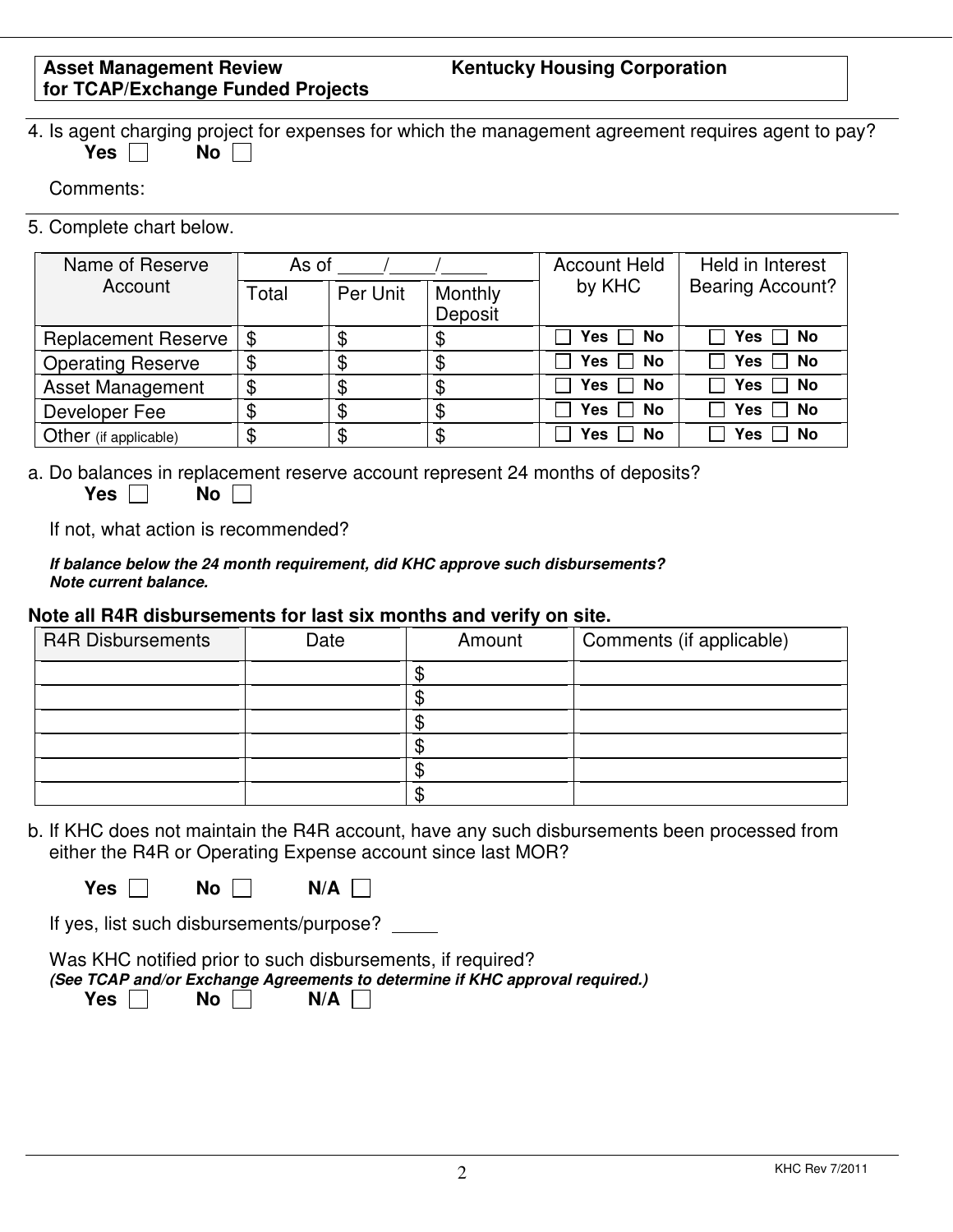| <b>Asset Management Review</b><br>for TCAP/Exchange Funded Projects |                                                                                                                                                                               | <b>Kentucky Housing Corporation</b> |                          |
|---------------------------------------------------------------------|-------------------------------------------------------------------------------------------------------------------------------------------------------------------------------|-------------------------------------|--------------------------|
| <b>No</b><br>Yes $\Box$                                             | c. Is only one account (e.g., the appropriate reserve or operating expense account) being billed for<br>repairs that are eligible for reimbursement from the reserves?<br>N/A |                                     |                          |
| Comments:                                                           |                                                                                                                                                                               |                                     |                          |
| Yes<br><b>No</b>                                                    | 6. Are there any unresolved findings from previous management reviews?<br>N/A                                                                                                 |                                     |                          |
| If yes, specify in the comments section.                            |                                                                                                                                                                               |                                     |                          |
|                                                                     |                                                                                                                                                                               |                                     |                          |
| Comments:                                                           |                                                                                                                                                                               |                                     |                          |
| Yes  <br><b>No</b><br>Comments:                                     | 7. Are there any tenant complaints since last ARRA Management review? (Check KHC systems)<br>N/A                                                                              |                                     |                          |
| 8. Property & Rents:                                                | Unit Type<br>Studio (s)<br>One Bedroom (1)<br>Two Bedroom (2)<br>Three Bedroom (3)<br>Four Bedroom (4)<br>Total # of Units:                                                   | <b>Current Rent</b>                 | <b>Utility Allowance</b> |
|                                                                     | How many units have subsidies? _____ What is the source of the subsidy (if applicable)? ____                                                                                  |                                     |                          |

\_\_\_\_\_\_\_\_\_\_\_\_\_\_\_\_\_\_\_\_\_\_\_\_\_\_\_\_\_\_\_\_\_\_\_\_\_\_\_\_\_\_\_\_\_\_\_\_\_\_\_\_\_\_\_\_\_\_\_\_\_\_\_\_\_\_\_\_\_\_\_\_\_\_\_\_\_\_\_\_\_\_\_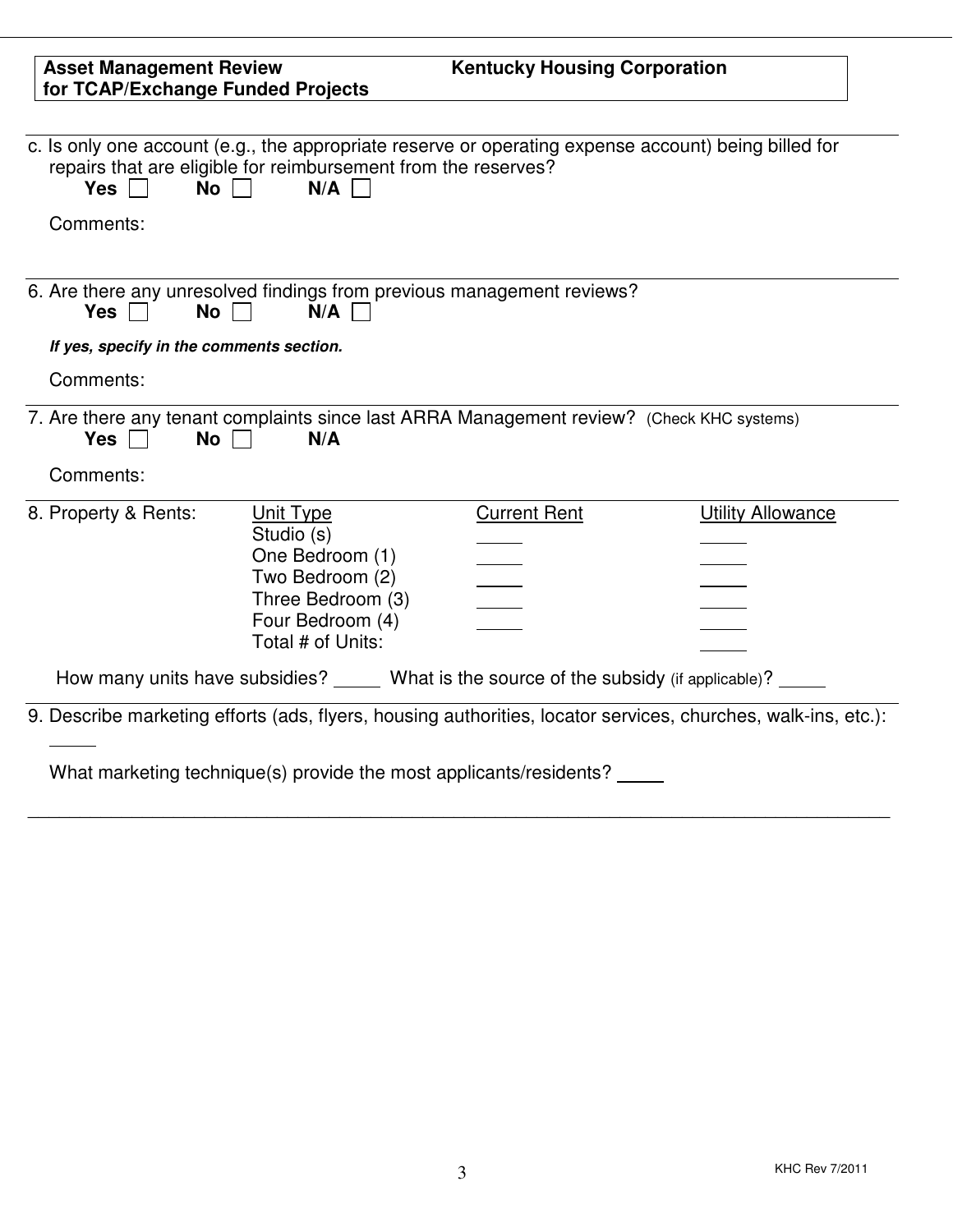**Part II - ON-SITE REVIEW** – **Indicate by marking the appropriate box - Yes, No or N/A if not applicable. Provide comments as needed.**

|                                                                                                                                                                                                                                                                                                                         |                                                                              | A. GENERAL APPEARANCE & SECURITY                                                                   |                                                                                         |  |  |
|-------------------------------------------------------------------------------------------------------------------------------------------------------------------------------------------------------------------------------------------------------------------------------------------------------------------------|------------------------------------------------------------------------------|----------------------------------------------------------------------------------------------------|-----------------------------------------------------------------------------------------|--|--|
| 1. Physical Inspection                                                                                                                                                                                                                                                                                                  |                                                                              | Score:                                                                                             | A1                                                                                      |  |  |
| a. Based on the Physical Inspection (Exhibit A), are the project's exterior and common areas (e.g.,<br>grounds, landscaping, parking lots, playgrounds, hallways, laundry room, elevator, garbage area,<br>stairwells, management office) clean, free of graffiti, debris and damage?<br><b>No</b><br><b>Yes</b><br>N/A |                                                                              |                                                                                                    |                                                                                         |  |  |
| If no, provide location and describe condition(s).                                                                                                                                                                                                                                                                      |                                                                              |                                                                                                    |                                                                                         |  |  |
| Comments:                                                                                                                                                                                                                                                                                                               |                                                                              |                                                                                                    |                                                                                         |  |  |
| b. Growth pattern? $\Box$ Fully Developed                                                                                                                                                                                                                                                                               |                                                                              | Growing                                                                                            | <b>Stable</b><br>Declining                                                              |  |  |
| 2. Security                                                                                                                                                                                                                                                                                                             |                                                                              | Score:                                                                                             | A2                                                                                      |  |  |
| frequency. If yes, review the documentation regarding the event(s).                                                                                                                                                                                                                                                     |                                                                              | a. Indicate whether any of the events below have been documented in the last twelve months and the |                                                                                         |  |  |
| <b>Event</b>                                                                                                                                                                                                                                                                                                            | <b>Frequency</b>                                                             | <b>Event</b>                                                                                       | <b>Frequency</b>                                                                        |  |  |
| <b>Break-Ins</b>                                                                                                                                                                                                                                                                                                        |                                                                              | <b>Arrests</b>                                                                                     |                                                                                         |  |  |
| Vandalism                                                                                                                                                                                                                                                                                                               |                                                                              | Drug Activity                                                                                      |                                                                                         |  |  |
| <b>Auto Theft</b>                                                                                                                                                                                                                                                                                                       |                                                                              | Other (specify)                                                                                    |                                                                                         |  |  |
| <b>Personal Assaults</b>                                                                                                                                                                                                                                                                                                |                                                                              | None                                                                                               |                                                                                         |  |  |
| Comments:                                                                                                                                                                                                                                                                                                               |                                                                              |                                                                                                    |                                                                                         |  |  |
|                                                                                                                                                                                                                                                                                                                         |                                                                              | b. Indicate which types of security measures, if any, are utilized on site.                        |                                                                                         |  |  |
| <b>Tenant Patrol</b><br>Paid on-site Guard<br>Drug Free Housing Plan<br><b>Crime Prevention Plan</b><br>None                                                                                                                                                                                                            | <b>Police Patrol</b><br><b>Security Cameras</b><br>$\Box$ Community Policing | <b>Volunteer Organization</b>                                                                      | Paid Car Patrol<br><b>TV Monitor</b><br><b>Motion Sensors</b><br>Other (please specify) |  |  |
| Comments:                                                                                                                                                                                                                                                                                                               |                                                                              |                                                                                                    |                                                                                         |  |  |
| being considered?<br>Yes  <br>No                                                                                                                                                                                                                                                                                        |                                                                              | c. Based on the answers provided in question b. above, are there any additional security measures  |                                                                                         |  |  |
| Comments:                                                                                                                                                                                                                                                                                                               |                                                                              |                                                                                                    |                                                                                         |  |  |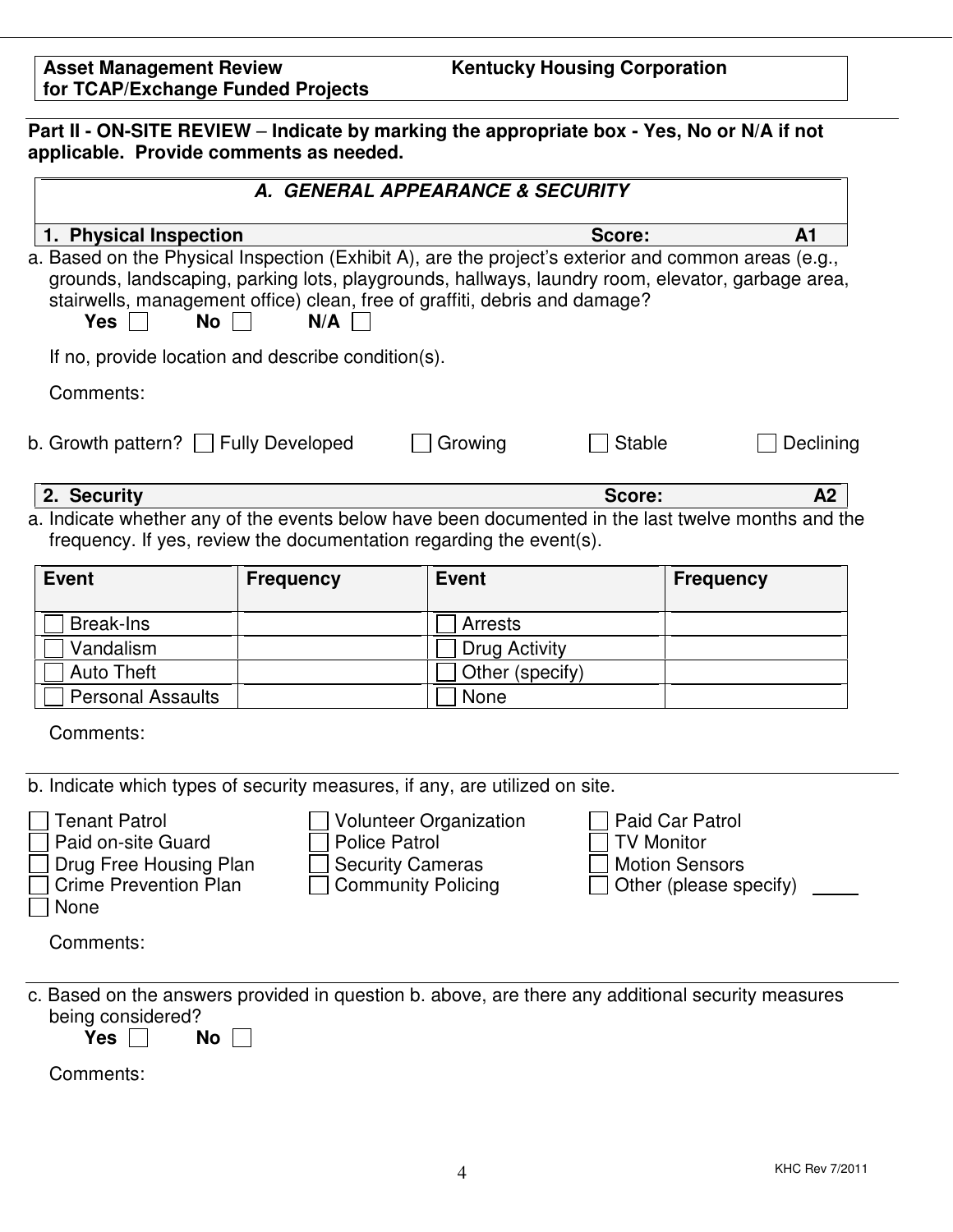| <b>Asset Management Review</b><br>for TCAP/Exchange Funded Projects                                                                                                  | <b>Kentucky Housing Corporation</b>                                                                                                                                                                                                                                           |  |  |  |  |  |  |
|----------------------------------------------------------------------------------------------------------------------------------------------------------------------|-------------------------------------------------------------------------------------------------------------------------------------------------------------------------------------------------------------------------------------------------------------------------------|--|--|--|--|--|--|
|                                                                                                                                                                      | <b>B. FOLLOW-UP &amp; MONITORING OF PROJECT INSPECTIONS</b>                                                                                                                                                                                                                   |  |  |  |  |  |  |
|                                                                                                                                                                      | 3. Follow-Up & Monitoring of Project Inspections and Observations (Sampling is at<br>reviewer's discretion to respond to questions a and b below)<br><b>B3</b><br>Score:<br>a. Based on a sampling, if EH&S items were identified during the last KHC onsite inspection, have |  |  |  |  |  |  |
| the deficiencies been corrected and documented according to the owner/agent?<br>$Yes \mid \mid$<br><b>No</b><br>N/A                                                  |                                                                                                                                                                                                                                                                               |  |  |  |  |  |  |
| If yes, view documentation showing dates completed.                                                                                                                  |                                                                                                                                                                                                                                                                               |  |  |  |  |  |  |
| If no, provide explanation.                                                                                                                                          |                                                                                                                                                                                                                                                                               |  |  |  |  |  |  |
| Does the analysis show any repetitive or systemic problems?                                                                                                          | Yes<br>No                                                                                                                                                                                                                                                                     |  |  |  |  |  |  |
| Comments:                                                                                                                                                            |                                                                                                                                                                                                                                                                               |  |  |  |  |  |  |
| b. Based on a sampling of units and common areas, for all other deficiencies noted in KHC<br>the deficiencies been corrected?<br>$Yes \mid \mid$<br><b>No</b><br>N/A | inspection (other than EH&S), as applicable, verify that corrective actions have been taken. Have                                                                                                                                                                             |  |  |  |  |  |  |
| with decent, safe, sanitary and good repair standards?<br><b>No</b><br><b>Yes</b>                                                                                    | If no, is there a schedule for correcting the deficiencies within a reasonable timeframe to comply                                                                                                                                                                            |  |  |  |  |  |  |
| Comments:                                                                                                                                                            |                                                                                                                                                                                                                                                                               |  |  |  |  |  |  |
|                                                                                                                                                                      | <b>C. MAINTENANCE &amp; STANDARD OPERATING PROCEDURES</b>                                                                                                                                                                                                                     |  |  |  |  |  |  |
| 4. Maintenance                                                                                                                                                       | C <sub>4</sub><br>Score:                                                                                                                                                                                                                                                      |  |  |  |  |  |  |
| a. Indicate the confirmation of a schedule for preventive maintenance/servicing for the applicable<br>items listed below.                                            |                                                                                                                                                                                                                                                                               |  |  |  |  |  |  |
| Does the owner/agent have a written procedure for preventive maintenance? Yes $\Box$                                                                                 | No                                                                                                                                                                                                                                                                            |  |  |  |  |  |  |
| Heating and A/C Equipment<br>Roof, gutter and Fascia Inspection<br><b>Motor Vehicles</b><br><b>Windows</b><br>Landscaping maintenance                                | <b>Water Heaters</b><br><b>Carpets and Drapes</b><br>Major Appliances<br>Elevators<br>Sewer lines<br><b>Exterior painting</b><br>Recreational equipment<br>Other (please specify):                                                                                            |  |  |  |  |  |  |
| Comments:                                                                                                                                                            |                                                                                                                                                                                                                                                                               |  |  |  |  |  |  |
| numbers, bar codes, etc.)?                                                                                                                                           | b. Is there a satisfactory inventory system to account for tools, equipment, supplies, and keys (serial<br><b>Yes</b><br>No                                                                                                                                                   |  |  |  |  |  |  |
| How many maintenance personnel work at the property? _____                                                                                                           |                                                                                                                                                                                                                                                                               |  |  |  |  |  |  |
| Comments:                                                                                                                                                            |                                                                                                                                                                                                                                                                               |  |  |  |  |  |  |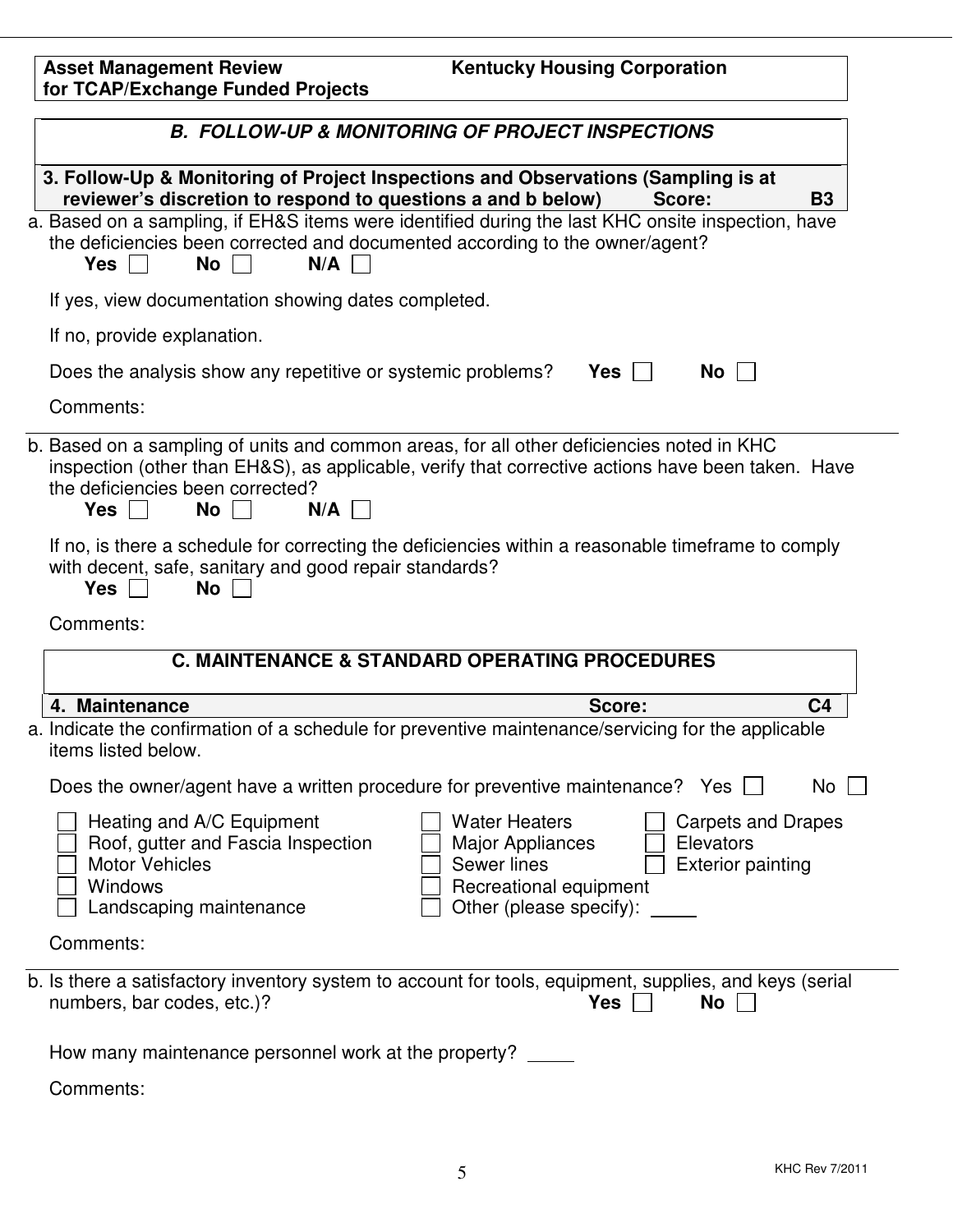| <b>Asset Management Review</b><br><b>Kentucky Housing Corporation</b><br>for TCAP/Exchange Funded Projects                  |
|-----------------------------------------------------------------------------------------------------------------------------|
| c. Has the owner/agent secured inventory items, such as appliances and tools, to prevent theft?<br><b>Yes</b><br>No         |
| Comments:                                                                                                                   |
| d. Does the owner/agent have a written procedure that explains the process for inspecting units?<br><b>Yes</b><br><b>No</b> |
| If yes, review a copy.                                                                                                      |
| Identify employee responsible for conducting inspection: (Name and Title):                                                  |
| Comments:                                                                                                                   |
| e. How often are units inspected? (Below, indicate the appropriate answer[s].)                                              |
| Monthly Quarterly Semi-Annually Annually Move-In Move-Out<br>Other (please specify):                                        |
| Comments:                                                                                                                   |
| f. How are unit inspections documented?                                                                                     |
| <b>Please Describe:</b>                                                                                                     |
| g. If deficiencies are noted during unit inspections, what is the procedure for correction?                                 |
| Please describe:                                                                                                            |
| h. What is the average number of days from move-out until the unit is ready for occupancy?                                  |
| Average Number of Days: _____                                                                                               |
| Comments:                                                                                                                   |
| i. Is there a written procedure for completing work orders?<br>No<br><b>Yes</b>                                             |
| If yes, review a copy.                                                                                                      |
| Comments:                                                                                                                   |
| j. Is there a procedure in place to handle emergency work orders? $Yes$<br>No                                               |
| If yes, describe procedure:                                                                                                 |
| k. Is there a backlog of work orders?<br><b>Yes</b><br>No                                                                   |
| If a backlog exists, indicate the current number of work orders: _____                                                      |
| Number between: 1-3 days: ______ Number between 4-7 days: _____<br>Number more than one week: _____                         |
| Comments:                                                                                                                   |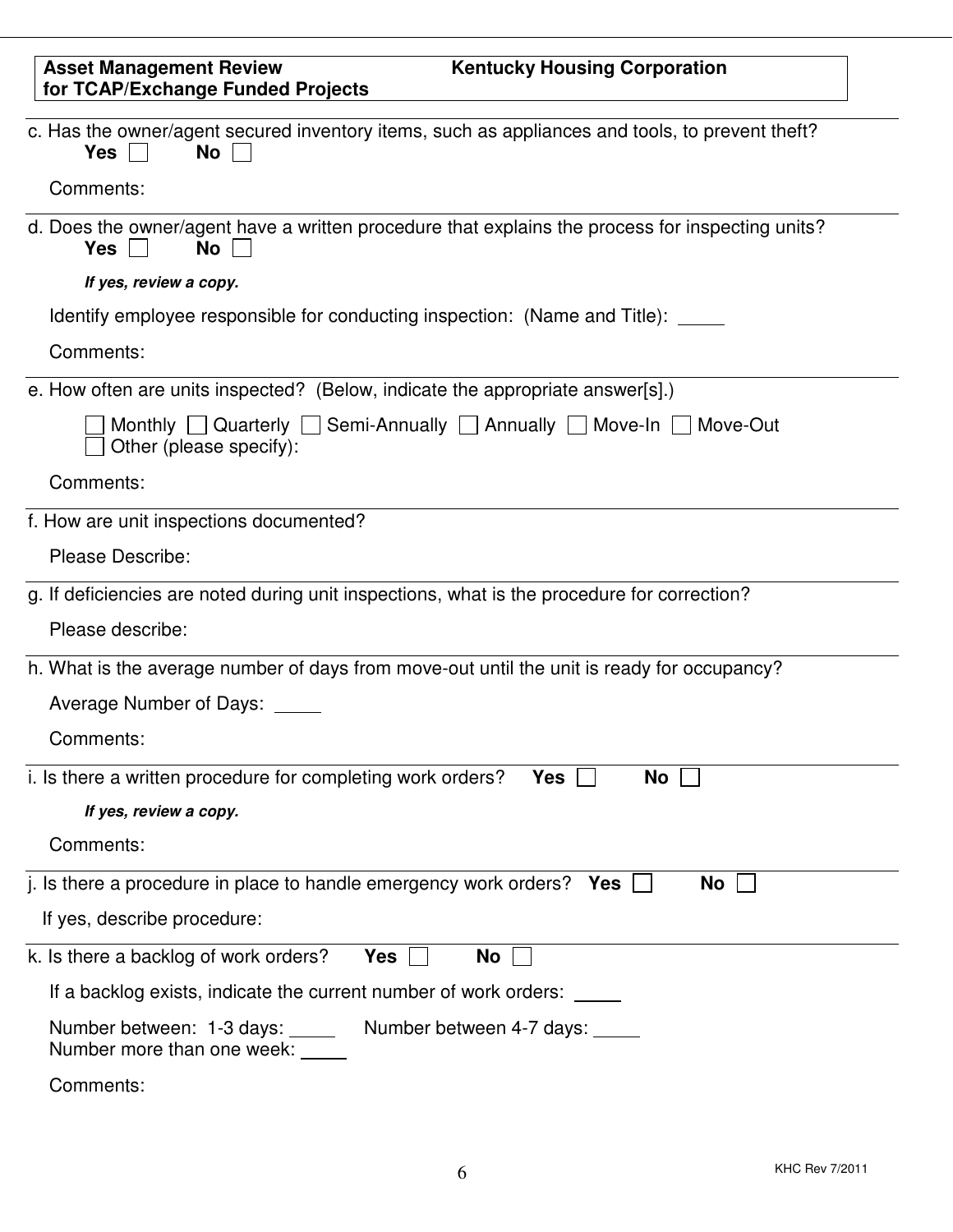| <b>Kentucky Housing Corporation</b><br><b>Asset Management Review</b><br>for TCAP/Exchange Funded Projects                             |                                                |                          |                                                       |                                           |                                                                                                                                                                                                              |                                                              |                                                              |                                         |                                         |                                    |                                              |  |
|----------------------------------------------------------------------------------------------------------------------------------------|------------------------------------------------|--------------------------|-------------------------------------------------------|-------------------------------------------|--------------------------------------------------------------------------------------------------------------------------------------------------------------------------------------------------------------|--------------------------------------------------------------|--------------------------------------------------------------|-----------------------------------------|-----------------------------------------|------------------------------------|----------------------------------------------|--|
|                                                                                                                                        |                                                |                          |                                                       |                                           | I. Who is provided copies of completed work orders? (Indicate all that apply below)                                                                                                                          |                                                              |                                                              |                                         |                                         |                                    |                                              |  |
| $\Box$ Tenant's File $\Box$ Maintenance Staff $\Box$ Other (please specify)<br>Tenant                                                  |                                                |                          |                                                       |                                           |                                                                                                                                                                                                              |                                                              |                                                              |                                         |                                         |                                    |                                              |  |
|                                                                                                                                        | Comments:                                      |                          |                                                       |                                           |                                                                                                                                                                                                              |                                                              |                                                              |                                         |                                         |                                    |                                              |  |
|                                                                                                                                        | water heaters, etc.)?                          |                          | Yes                                                   |                                           | m. Is there documentation by unit that indicates the date of purchase, manufacturer, model, and<br>serial number for appliance purchases (e.g., ranges, refrigerators, furnaces, air conditioners, hot<br>No |                                                              |                                                              |                                         |                                         |                                    |                                              |  |
|                                                                                                                                        | Comments:                                      |                          |                                                       |                                           |                                                                                                                                                                                                              |                                                              |                                                              |                                         |                                         |                                    |                                              |  |
|                                                                                                                                        | <b>Yes</b><br>Comments:                        | No                       |                                                       | N/A                                       | n. If applicable, does Tenant file contain the required lead-base paint documentations.                                                                                                                      |                                                              |                                                              |                                         |                                         |                                    |                                              |  |
|                                                                                                                                        | 5. Vacancy and Turnover                        |                          |                                                       |                                           |                                                                                                                                                                                                              |                                                              |                                                              |                                         | Score:                                  |                                    | C <sub>5</sub>                               |  |
|                                                                                                                                        |                                                |                          |                                                       |                                           | a. List vacancy activity for the past six months and indicate the number for each month.                                                                                                                     |                                                              |                                                              |                                         |                                         |                                    |                                              |  |
| <b>JAN</b>                                                                                                                             | <b>FEB</b>                                     | <b>MAR</b>               | <b>APR</b>                                            | <b>MAY</b>                                | <b>JUNE</b>                                                                                                                                                                                                  | <b>JULY</b>                                                  | <b>AUG</b>                                                   | <b>SEPT</b>                             | <b>OCT</b>                              | <b>NOV</b>                         | <b>DEC</b>                                   |  |
| 1BD<br>#<br>2BD<br>#<br>3BD<br>#<br><u>4BD</u>                                                                                         | 1BD<br>#<br>2BD<br>#<br>3BD<br><u>#</u><br>4BD | 1BD<br>2BD<br>3BD<br>4BD | 1BD<br><u>#</u><br>2BD<br><u>#</u><br>3BD<br>#<br>4BD | 1BD<br>2BD<br><u>#</u><br>3BD<br>#<br>4BD | 1BD<br>#<br>2BD<br>#<br>3BD<br>#<br>4BD                                                                                                                                                                      | 1BD<br><u>#</u><br>2BD<br><u>#</u><br>3BD<br><u>#</u><br>4BD | 1BD<br><u>#</u><br>2BD<br><u>#</u><br>3BD<br><u>#</u><br>4BD | 1BD<br>#<br>2BD<br>#<br>3BD<br>#<br>4BD | 1BD<br>#<br>2BD<br>#<br>3BD<br>#<br>4BD | 1BD<br>2BD<br>#<br>3BD<br>4BD<br># | 1BD<br>#<br>2BD<br>#<br>3BD<br>#<br>4BD<br># |  |
| b. How many units were vacant on the date of the on-site visit?<br># One-bedroom<br># Two-bedroom<br># Four-Bedroom<br># Three-bedroom |                                                |                          |                                                       |                                           |                                                                                                                                                                                                              |                                                              |                                                              |                                         |                                         |                                    |                                              |  |
| Number Ready for Occupancy:<br>1.<br>Number Not Ready for Occupancy:<br>2.<br>3.<br>Average Length of time for unit turnover:          |                                                |                          |                                                       |                                           |                                                                                                                                                                                                              |                                                              |                                                              |                                         |                                         |                                    |                                              |  |
|                                                                                                                                        | Comments:                                      |                          |                                                       |                                           |                                                                                                                                                                                                              |                                                              |                                                              |                                         |                                         |                                    |                                              |  |
|                                                                                                                                        | readiness.                                     |                          |                                                       |                                           | c. Walk through at least two vacant units that are ready for occupancy. Assess and document unit                                                                                                             |                                                              |                                                              |                                         |                                         |                                    |                                              |  |
|                                                                                                                                        |                                                |                          |                                                       |                                           | Walk through any units that are not rent ready and over the 30 day limit to turn unit.                                                                                                                       |                                                              |                                                              |                                         |                                         |                                    |                                              |  |

Note unit(s) and reason for unit not being rent ready. What are your biggest frustrations in operating this property? *(KHC reserves the right to walk all vacant units)*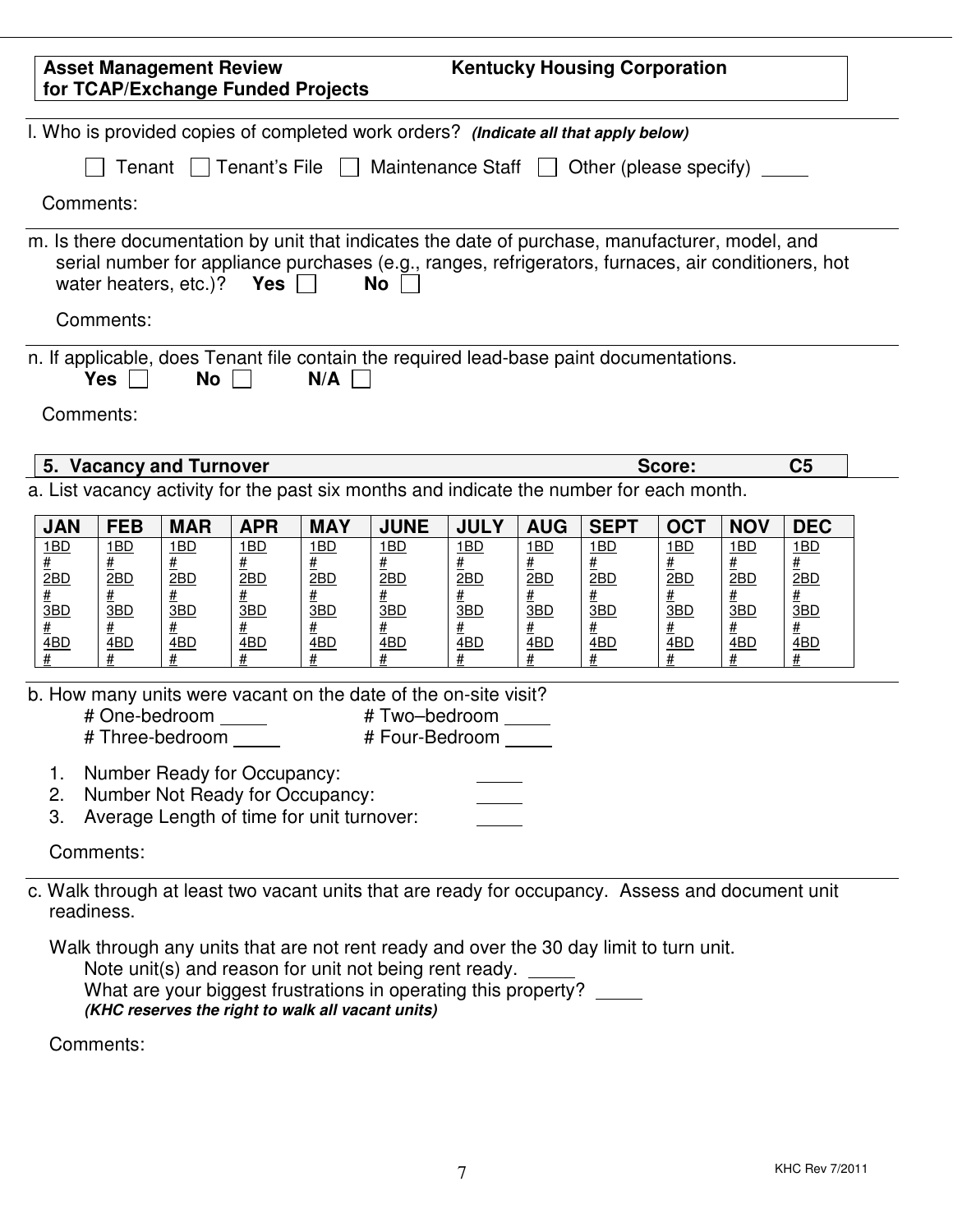| <b>Asset Management Review</b>                                                                                                                                                        | <b>Kentucky Housing Corporation</b>                                                                                                                                                         |
|---------------------------------------------------------------------------------------------------------------------------------------------------------------------------------------|---------------------------------------------------------------------------------------------------------------------------------------------------------------------------------------------|
| for TCAP/Exchange Funded Projects                                                                                                                                                     |                                                                                                                                                                                             |
| (Indicate all that apply below.)                                                                                                                                                      | d. Based on the interview with on-site staff, what factors have contributed to vacancy problems?                                                                                            |
| <b>Security Problems</b><br><b>Project Reputation</b><br>Location<br><b>Tenant/Management Relations</b><br>Other (please specify)<br>What is/are the primary reason(s) for move-outs? | Non-competitive Amenities<br>Inadequate Marketing<br>Poor Maintenance<br>Rents too High<br>Lack of Demand<br>Bedroom Mix/Size (If yes, indicate which bedroom sizes are hard to rent) _____ |
| Yes<br><b>No</b>                                                                                                                                                                      | Is the reputation of the complex improving or declining based on the community's perspective?                                                                                               |
| Comments:                                                                                                                                                                             |                                                                                                                                                                                             |
| <b>Yes</b><br><b>No</b>                                                                                                                                                               | e. Does the advertising program comply with the existing affirmative fair housing marketing plan?                                                                                           |
| <b>No</b><br><b>Yes</b>                                                                                                                                                               | Is the current affirmative fair housing marketing plan been in place 5 years or more?                                                                                                       |
|                                                                                                                                                                                       | If yes, when was the plan last reviewed to determine if revisions were needed?                                                                                                              |
| <b>Yes</b><br><b>No</b>                                                                                                                                                               | Are changes needed to the current advertising program to improve vacancies?                                                                                                                 |
| submitted.                                                                                                                                                                            | Note: If new management company, verify a new affirmative fair housing marketing plan has been                                                                                              |
| Comments:                                                                                                                                                                             |                                                                                                                                                                                             |
|                                                                                                                                                                                       | f. What actions are being taken by the owner/agent to resolve vacancy issues?                                                                                                               |
| Please describe:                                                                                                                                                                      |                                                                                                                                                                                             |
| 6. Energy Conservation                                                                                                                                                                | C6<br>Score:                                                                                                                                                                                |
| a. Has management attempted to reduce energy consumption? Yes                                                                                                                         | No<br>(Indicate all that apply)<br>(Since these projects will have just been PIS, note here various energy conservation methods the project utilizes.)                                      |
| Caulking and weather-stripping<br>Storm doors and windows<br>Water saver devices<br>Assessment of Utility Rate Schedule<br><b>None</b>                                                | Conversion to individual metering<br>Consumer education<br>Extra insulation<br>Other (please specify)                                                                                       |
| Comments:                                                                                                                                                                             |                                                                                                                                                                                             |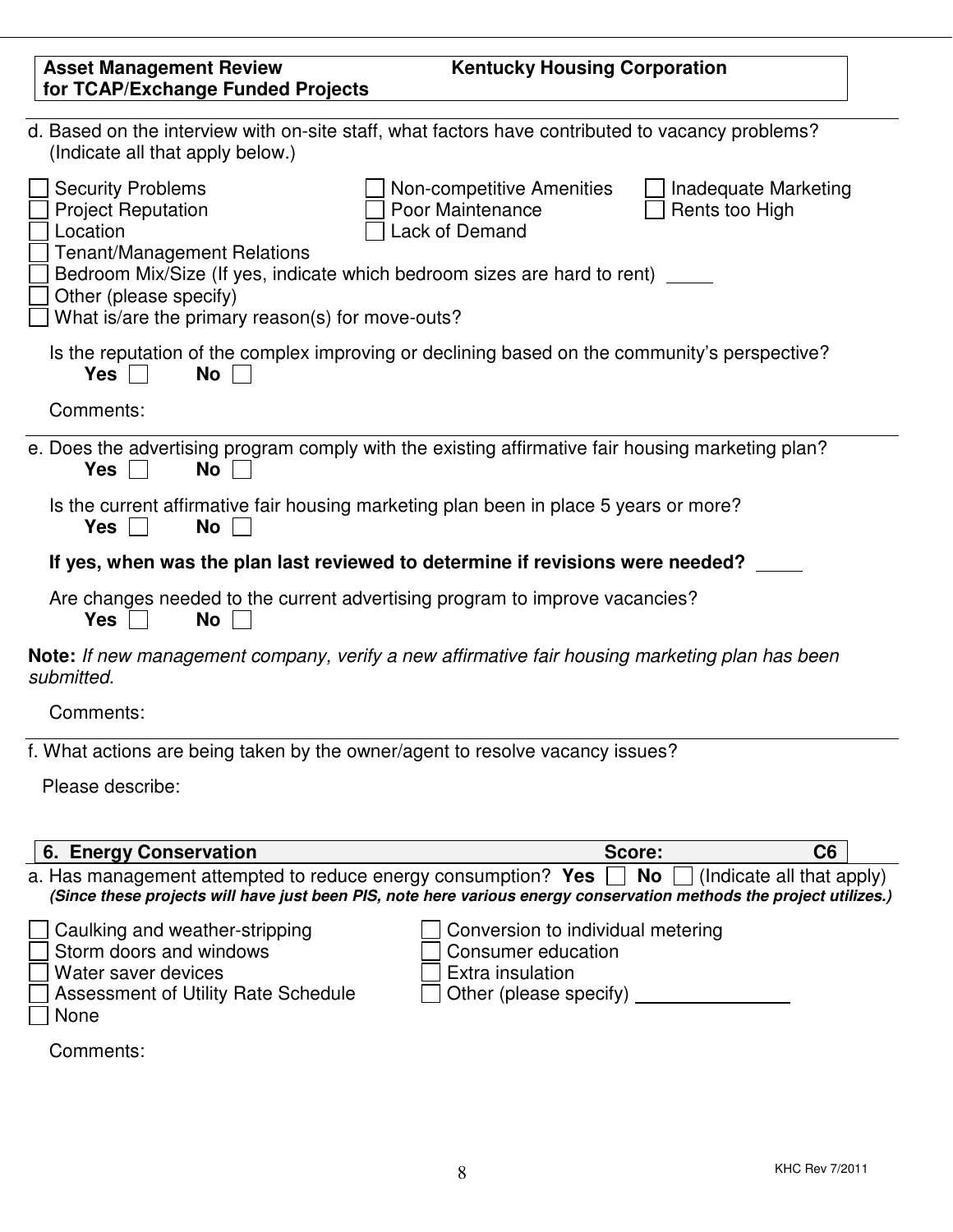| <b>Asset Management Review</b>    | <b>Kentucky Housing Corporation</b> |
|-----------------------------------|-------------------------------------|
| for TCAP/Exchange Funded Projects |                                     |
|                                   |                                     |

| D. FINANCIAL MANAGEMENT/PROCUREMENT                                                                                                                                                                                                                                               |                  |                |
|-----------------------------------------------------------------------------------------------------------------------------------------------------------------------------------------------------------------------------------------------------------------------------------|------------------|----------------|
| 7. Budget Management                                                                                                                                                                                                                                                              | Score:           | D7             |
| a. Does the owner/agent's staff have access to the current operating budget to monitor and control<br>Yes $\Box$<br><b>No</b><br>N/A<br>expenses?                                                                                                                                 |                  |                |
| Comments:                                                                                                                                                                                                                                                                         |                  |                |
| b. Is an operating budget prepared annually and approved by the owner?<br>$No \Box$<br>N/A<br>Yes                                                                                                                                                                                 |                  |                |
| If yes, obtain a copy of the current year's budget.                                                                                                                                                                                                                               |                  |                |
| Comments:                                                                                                                                                                                                                                                                         |                  |                |
| c. Are monthly or quarterly reports prepared by the owner/agent indicating variances between actual<br>income and expenses versus budgeted income and expenses?<br>Yes $\Box$<br>No<br>N/A<br>Note: Make note if monthly or quarterly or if any variances in the last six months. |                  |                |
| KHC practice is to review most recent 6 months of budget vs. actual<br>Comments:                                                                                                                                                                                                  |                  |                |
| 8. Cash Controls                                                                                                                                                                                                                                                                  | Score:           | D <sub>8</sub> |
| a. Does balance in security deposit trust account equal or exceed liability?<br><b>No</b><br>Yes $\vert \ \vert$                                                                                                                                                                  |                  |                |
| Liability Balance in Security Deposit Account                                                                                                                                                                                                                                     |                  |                |
| If no, explain how deficit will be funded.                                                                                                                                                                                                                                        |                  |                |
| b. If security deposits are invested in an interest-bearing account, is interest passed through to<br>tenants or transferred to project account?                                                                                                                                  | <b>Yes</b><br>No |                |
| Comments:                                                                                                                                                                                                                                                                         |                  |                |
| c. Are collections deposited on the day received or, pending deposit, are they properly controlled?                                                                                                                                                                               |                  |                |
| <b>Yes</b><br>No                                                                                                                                                                                                                                                                  |                  |                |
| Comments:                                                                                                                                                                                                                                                                         |                  |                |
| d. Are adequate controls over cash acceptable?                                                                                                                                                                                                                                    | Yes<br>No        |                |
| What check controls used:<br>Pre-numbered rent receipts<br><b>Bank collections</b><br>Safe<br>Lock box                                                                                                                                                                            |                  |                |
| Comments:                                                                                                                                                                                                                                                                         |                  |                |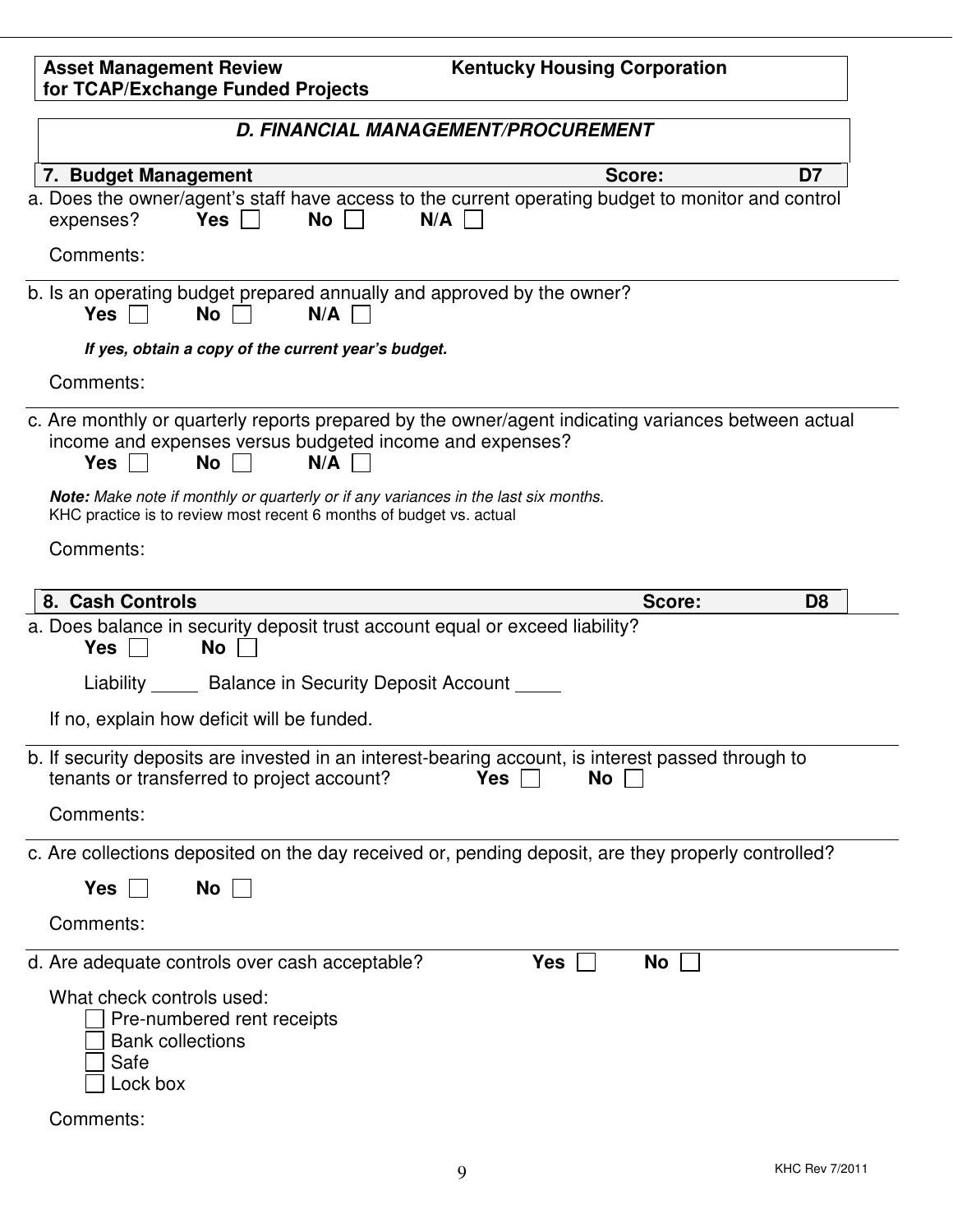| <b>Kentucky Housing Corporation</b><br><b>Asset Management Review</b><br>for TCAP/Exchange Funded Projects                                                                                                                                                   |
|--------------------------------------------------------------------------------------------------------------------------------------------------------------------------------------------------------------------------------------------------------------|
| e. Do different persons handle bank deposits and accounts receivable, or is an alternative safeguard<br>used?<br>No<br>Yes                                                                                                                                   |
| Indicate Names and Titles:                                                                                                                                                                                                                                   |
| Comments:                                                                                                                                                                                                                                                    |
| f. Are all disbursement checks pre-numbered, properly identified with account numbers and<br>supported by vouchers or invoices?<br>Yes $ $<br>No                                                                                                             |
| Comments:                                                                                                                                                                                                                                                    |
| g. Is the supply of unused checks adequately safeguarded or under the custody of persons who do<br>not sign checks manually, control the use of facsimile signature plates, or operate the facsimile<br>signature machine?<br>Yes $\sqrt{ }$<br><b>No</b>    |
| Comments:                                                                                                                                                                                                                                                    |
| h. Are funds (e.g., receipts, disbursements, petty cash, etc.) periodically checked on a surprise basis<br>by a responsible official (other than site employees)?<br>No<br><b>Yes</b>                                                                        |
| Comments:                                                                                                                                                                                                                                                    |
| i. Are bank statements reconciled promptly upon receipt by someone other than check signer and<br>by one who has no cash receipt or disbursement function?<br><b>Yes</b><br>No<br>Comments:                                                                  |
| 9. Cost Controls<br>Score:<br>D <sub>9</sub>                                                                                                                                                                                                                 |
| a. Are bills (including mortgage payment) paid in sufficient time to avoid late penalties?<br><b>No</b><br>N/A<br><b>Yes</b>                                                                                                                                 |
| Are there any late fees, escrow or mortgage payments due to KHC at this time?<br>No<br><b>Yes</b>                                                                                                                                                            |
| Note: If any balances are due, note in comments the results of discussion with owner/managing agent.                                                                                                                                                         |
| Comments:                                                                                                                                                                                                                                                    |
| b. Are operating expenses (including insurance and utilities) periodically reviewed to assure that project<br>is paying the lowest possible rate?<br>Yes $\Box$<br>No<br>$N/A$                                                                               |
| Has an assessment of the Utility Rate Schedule been performed?<br>Yes<br>No<br>$N/A$                                                                                                                                                                         |
| c. What is the effective date of last utility allowance adjustment:                                                                                                                                                                                          |
| If a utility allowance was approved was it implemented within 90 days? Yes<br><b>NO</b><br>Does this project use a UA other than the published PHA UA?<br>Yes<br><b>NO</b><br>If so, was it approved by KHC? Yes $\Box$<br><b>NO</b><br>Date approved by KHC |
| Comments:                                                                                                                                                                                                                                                    |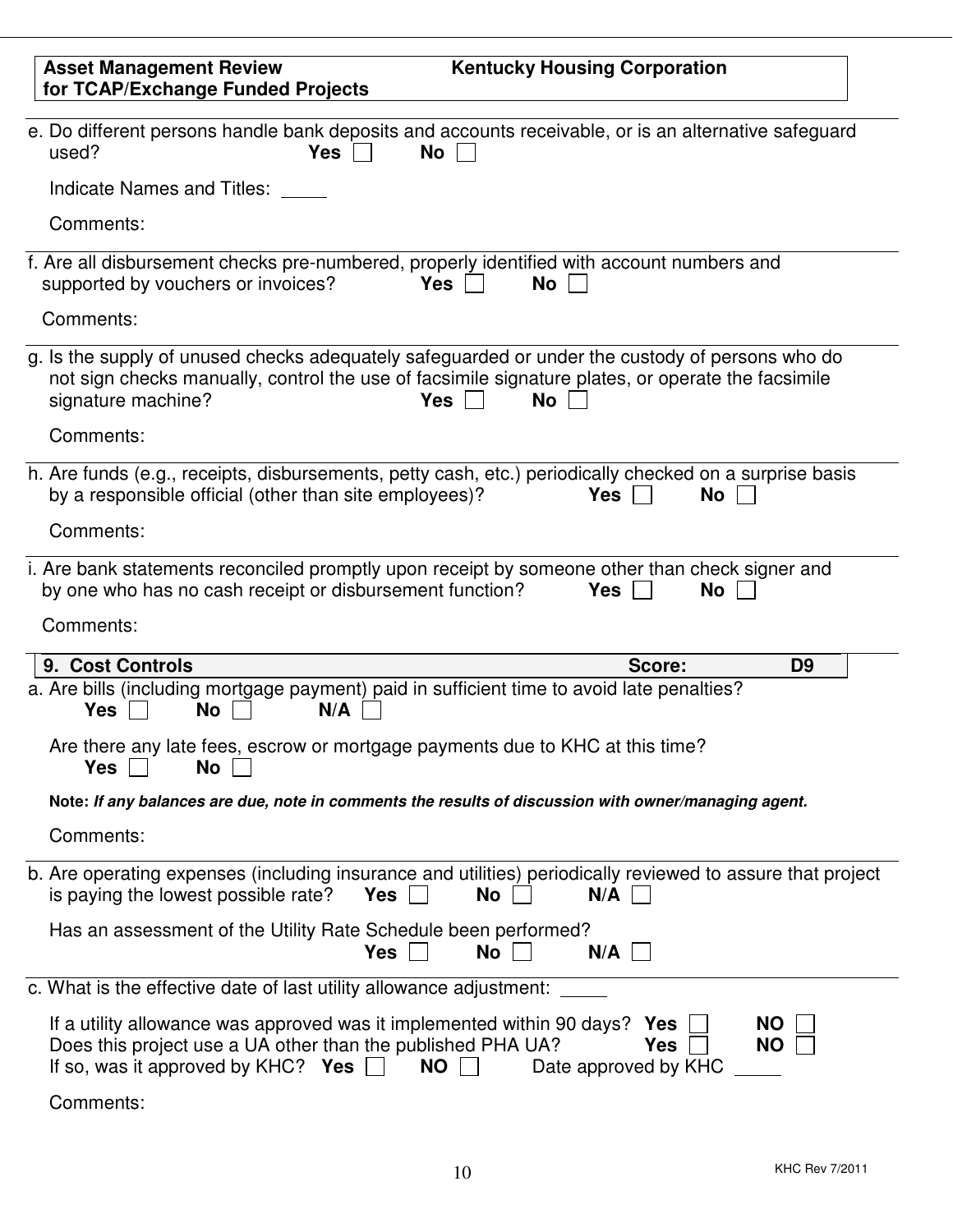| <b>Asset Management Review</b><br>for TCAP/Exchange Funded Projects |                                                                                                                                                                                                          | <b>Kentucky Housing Corporation</b> |                 |
|---------------------------------------------------------------------|----------------------------------------------------------------------------------------------------------------------------------------------------------------------------------------------------------|-------------------------------------|-----------------|
| <b>10. Procurement Controls</b>                                     |                                                                                                                                                                                                          | Score:                              | D <sub>10</sub> |
|                                                                     | a. What is the procedure process used to obtain and award contracts?                                                                                                                                     |                                     |                 |
| Describe procedure:                                                 |                                                                                                                                                                                                          |                                     |                 |
| $No$ $\vert$ $\vert$<br>$Yes \mid \mid$                             | b. Are bids obtained prior to awarding contracts? (Review contracts and determine if bids were<br>obtained and, if the lowest bids were not selected, obtain owner/agent decision for selection.)<br>N/A |                                     |                 |
|                                                                     | Note: Example of contracts being reviewed are for Pest Control, Trash, Landscape, Elevator.                                                                                                              |                                     |                 |
| Comments:                                                           |                                                                                                                                                                                                          |                                     |                 |
| authorizing payment?                                                | c. Is there a written procedure for checking the quality of work performed by a contractor prior to<br>Yes                                                                                               | No                                  |                 |
| Comments:                                                           |                                                                                                                                                                                                          |                                     |                 |
| same individual authorizing payment?                                | d. Is there a procedure to assure that the individual authorizing contracted work/services is not the<br>$Yes$                                                                                           | No                                  |                 |
| Comments:                                                           |                                                                                                                                                                                                          |                                     |                 |
| prior to payment?                                                   | e. Who is the responsible person charged with inspecting the quality of work performed by contractors                                                                                                    |                                     |                 |
| Please indicate name and title:                                     |                                                                                                                                                                                                          |                                     |                 |
| f. Does the project maintain a list of outside contractors?         |                                                                                                                                                                                                          | <b>Yes</b>                          | No              |
| Comments:                                                           |                                                                                                                                                                                                          |                                     |                 |
| Comments:                                                           | g. Are vendor bills paid in time to obtain maximum trade discounts?                                                                                                                                      | <b>Yes</b>                          | No              |
| and annual amount of contract.                                      | h. Check services below currently contracted with outside contractors and identify name of contractor                                                                                                    |                                     |                 |
| <b>Service</b>                                                      | <b>Name of Contractor</b>                                                                                                                                                                                | <b>Annual Contract Amount</b>       |                 |
| Elevator                                                            |                                                                                                                                                                                                          | \$                                  |                 |
| Exterminating                                                       |                                                                                                                                                                                                          | \$                                  |                 |
| <b>Apartment Cleaning</b>                                           |                                                                                                                                                                                                          | \$                                  |                 |
| Heating and A/C                                                     |                                                                                                                                                                                                          | \$                                  |                 |
| Plumbing                                                            |                                                                                                                                                                                                          | \$                                  |                 |
| Security                                                            |                                                                                                                                                                                                          | \$                                  |                 |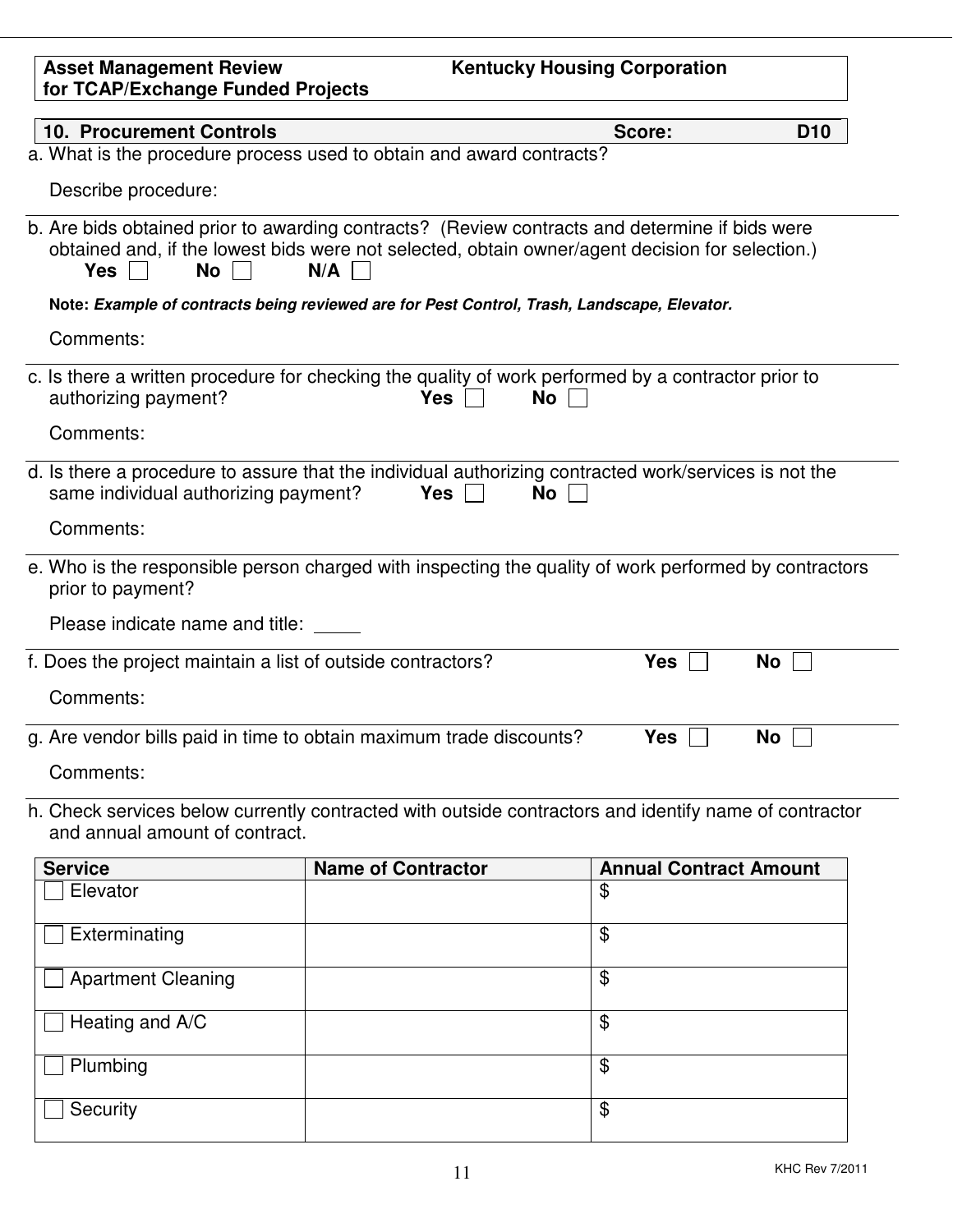| <b>Asset Management Review</b><br>for TCAP/Exchange Funded Projects | <b>Kentucky Housing Corporation</b>                                                                                     |
|---------------------------------------------------------------------|-------------------------------------------------------------------------------------------------------------------------|
| <b>Trash Collection</b>                                             | $\mathfrak{L}$                                                                                                          |
| Decorating                                                          | \$                                                                                                                      |
| Grounds                                                             | \$                                                                                                                      |
| Other                                                               | $\mathfrak{L}$                                                                                                          |
| Comments:                                                           |                                                                                                                         |
| 11. Accounts Receivable/Payable                                     | <b>D11</b><br>Score:                                                                                                    |
| a. Complete the following as of end of last month.                  |                                                                                                                         |
|                                                                     |                                                                                                                         |
| $N$ o $ $<br>Yes                                                    | Are tenant accounts receivable within acceptable limits (10% of one month's rent potential)?                            |
| Of this amount, $\frac{1}{2}$ is more than 30 days past due.        | Amount of receivables above is _____% of monthly rents due from tenants.                                                |
| Comments:                                                           |                                                                                                                         |
| b. Does procedure for write-off of bad debts appear reasonable?     | $Yes \mid \mid$<br>No                                                                                                   |
| Describe procedure:                                                 |                                                                                                                         |
| years been a significant issue?                                     | Has annual financial audit shown "write-off of tenants' accounts receivable for the last two fiscal<br><b>Yes</b><br>No |
| Comments:                                                           |                                                                                                                         |
| c. Are accounts payable reasonably current?                         | <b>Yes</b><br>No                                                                                                        |
|                                                                     | Indicate amount of accounts payable more than 60 days old: $\frac{1}{2}$                                                |
| Note any programmatic fees due in Comments.                         |                                                                                                                         |
| What is the owner/agent plans to reduce outstanding payables?       |                                                                                                                         |
|                                                                     | Has owner discussed with Syndicator if Syndicator is associated with project. Yes $\Box$<br>No l                        |
| Comments:                                                           |                                                                                                                         |
|                                                                     | d. What is the effective date of the last rent adjustment? (Date of last rent adjustment):                              |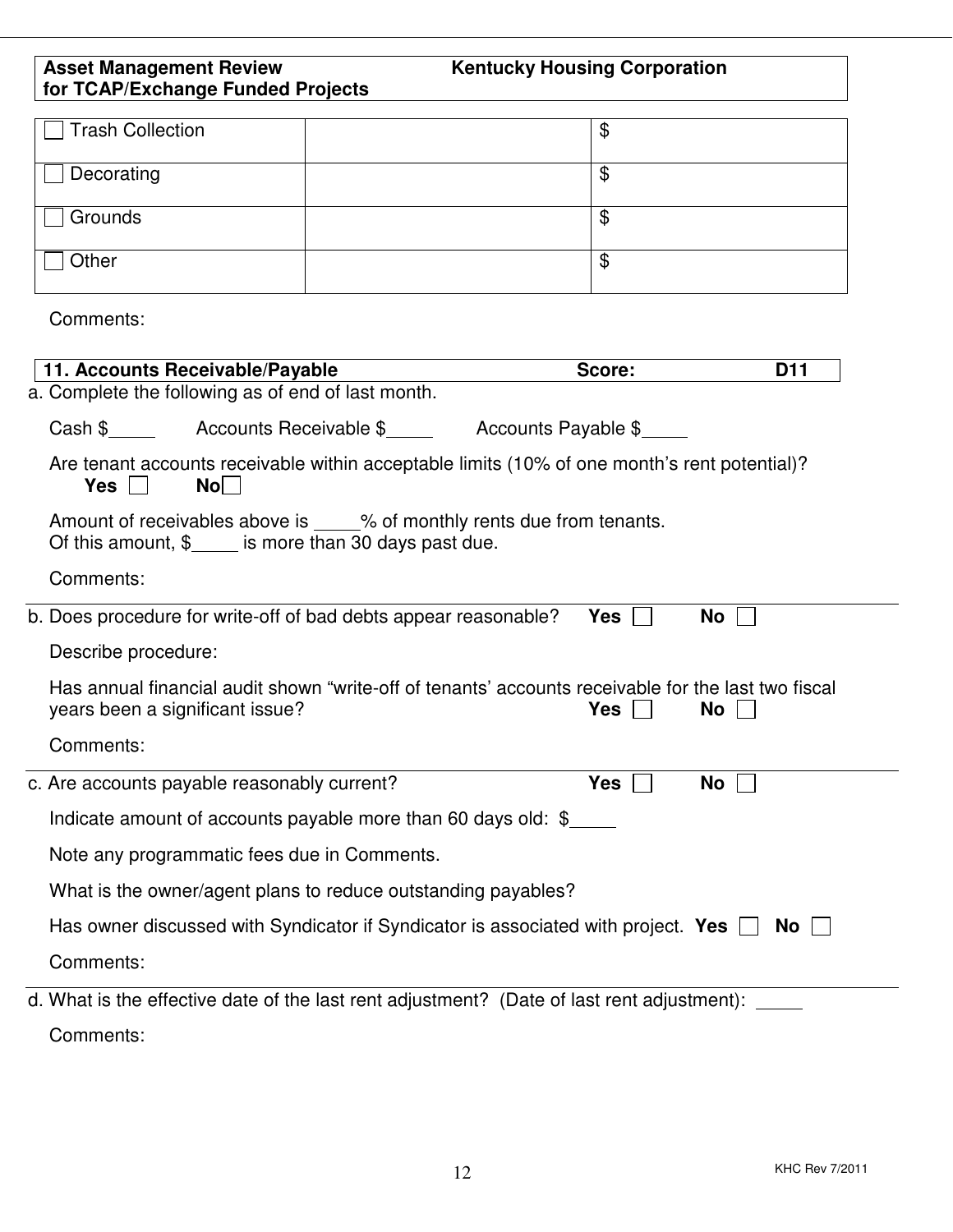| <b>Asset Management Review</b><br>for TCAP/Exchange Funded Projects                                                                                                          | <b>Kentucky Housing Corporation</b>                                                                    |
|------------------------------------------------------------------------------------------------------------------------------------------------------------------------------|--------------------------------------------------------------------------------------------------------|
| 12. Accounting and Bookkeeping<br>a. Check books of accounts maintained. Indicate where books may be examined.<br>$O$ – Owner's office; A – Agent's office; P – Project site | Score:<br>D <sub>12</sub>                                                                              |
| General Ledger (Super )<br><b>General Journal (</b><br><b>Cash Disbursements Journal (</b><br><b>Accounts Payable Journal (</b>                                              | Rent Receivable Ledger (____)<br>Cash Receipts Journal (____)                                          |
| Comments                                                                                                                                                                     |                                                                                                        |
| b. Are all required project accounts in the name of the project in a federally insured account?<br>No<br>Yes  <br>Comments:                                                  |                                                                                                        |
|                                                                                                                                                                              |                                                                                                        |
| c. Are operating funds, security deposits, reserve funds, and flexible subsidy funds maintained in<br>separate accounts and properly secured for authorized use?             | No<br>$Yes \mid \mid$                                                                                  |
| Comments:                                                                                                                                                                    |                                                                                                        |
| d. Does the mortgagor make frequent postings (at least monthly) to the ledger accounts?<br><b>Yes</b><br>No                                                                  |                                                                                                        |
| Comments:                                                                                                                                                                    |                                                                                                        |
| e. If there are automobiles and/or charge cards charged to the project, are the titles in the name<br>the project?<br>$Yes \mid \mid$<br>No                                  | οf                                                                                                     |
| Comments:                                                                                                                                                                    |                                                                                                        |
|                                                                                                                                                                              | <b>E. LEASING AND OCCUPANCY</b>                                                                        |
| 13. Application Processing/Tenant                                                                                                                                            | E13<br>Score:                                                                                          |
| a. Does the application form contain sufficient information to determine applicant eligibility?<br><b>Yes</b><br><b>No</b>                                                   |                                                                                                        |
| Comments:                                                                                                                                                                    |                                                                                                        |
| b. Does the owner/agent have a written tenant selection plan?                                                                                                                | Yes<br>No                                                                                              |
| Obtain a copy (Best Practice)                                                                                                                                                |                                                                                                        |
| Comments:                                                                                                                                                                    |                                                                                                        |
| noted in legal documents?                                                                                                                                                    | c. What steps has the owner/agent taken to market to targeted population as pledged in application and |
| Please describe:                                                                                                                                                             |                                                                                                        |
| Comments:                                                                                                                                                                    |                                                                                                        |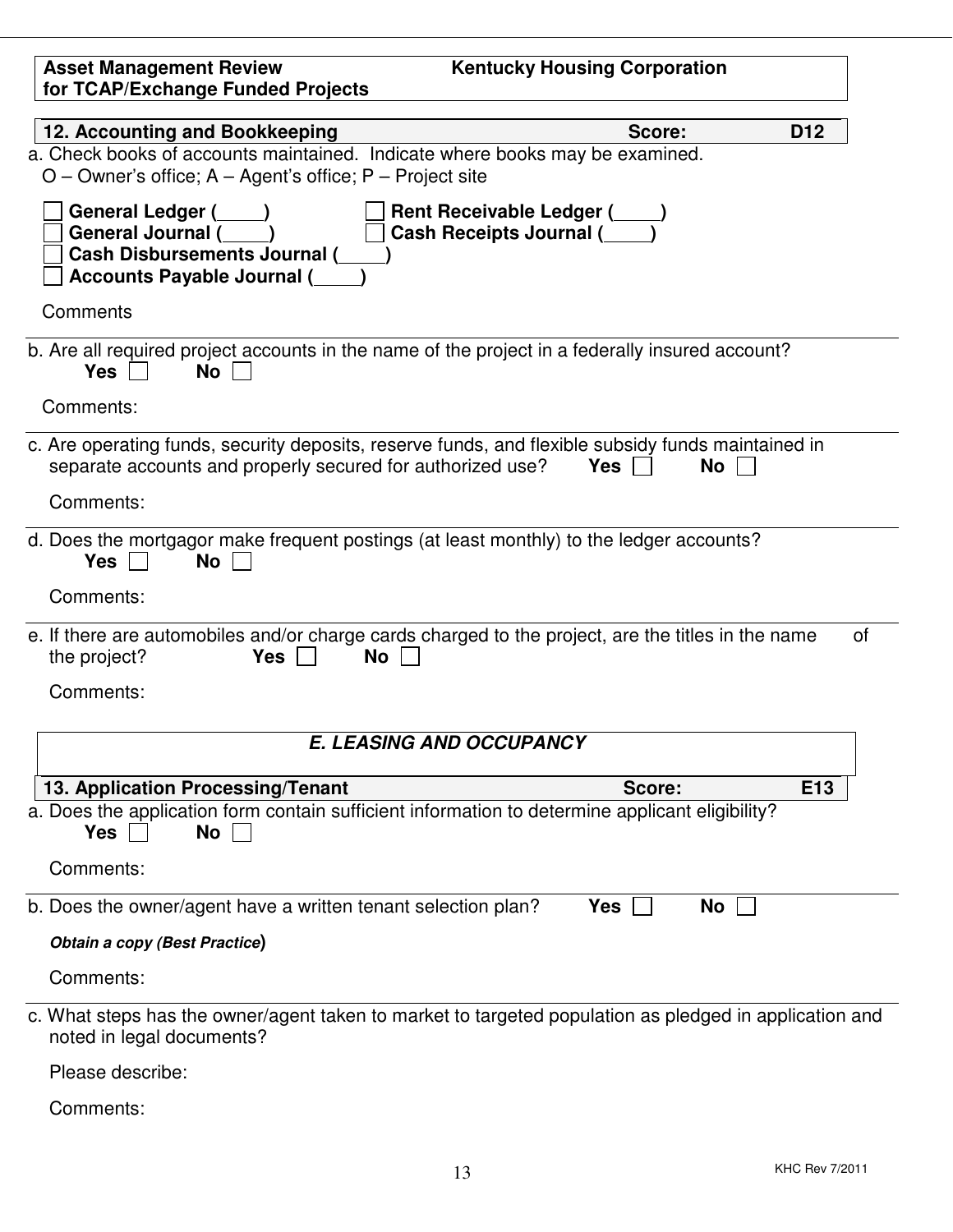| <b>Asset Management Review</b><br>for TCAP/Exchange Funded Projects                                     | <b>Kentucky Housing Corporation</b> |                           |                |
|---------------------------------------------------------------------------------------------------------|-------------------------------------|---------------------------|----------------|
| d. Is the affirmative fair housing sign posted in the rental office?                                    |                                     | <b>Yes</b>                | No             |
| Comments:                                                                                               |                                     |                           |                |
| e. Is the fair housing logo included in published advertising materials?                                |                                     | <b>Yes</b>                | No             |
| Comments:                                                                                               |                                     |                           |                |
| <b>Non-Scoring Questions:</b><br>f. Are you aware of any new properties being planned or built?         |                                     |                           |                |
| Name your three major competitors:<br>Property Name: _____ Total Units: _____ Distance: _____           |                                     |                           |                |
| Property Name: ______ Total Units: ______ Distance: _____                                               |                                     |                           |                |
| Property Name: _____ Total Units: _____ Distance: _____                                                 |                                     |                           |                |
| Do you lose tenants to the above properties?                                                            | $Yes \mid \mid$                     | <b>No</b><br>$\mathbf{1}$ | <b>Unknown</b> |
| Are your local properties offering concessions?<br>If yes, what kind of concessions?<br>How frequently? | Yes                                 | <b>No</b>                 | <b>Unknown</b> |
| g. Who processes and certifies applicants/tenants?                                                      |                                     |                           |                |
| Is there subsequent management approval?                                                                |                                     |                           |                |
|                                                                                                         |                                     |                           |                |
| <b>14. Tenant File Security</b>                                                                         |                                     | Score:                    | E14            |
| a. Are the files locked and secured in a confidential manner?                                           |                                     | Yes                       | No             |
| Comments:                                                                                               |                                     |                           |                |
| b. Is access to tenant file information limited to only authorized staff?                               |                                     | <b>Yes</b>                | No             |
| Comments:                                                                                               |                                     |                           |                |
| c. Who is authorized to have access to the tenant files?<br>Indicate Name(s) and $Title(s)$ : ______    |                                     |                           |                |
| Comments:                                                                                               |                                     |                           |                |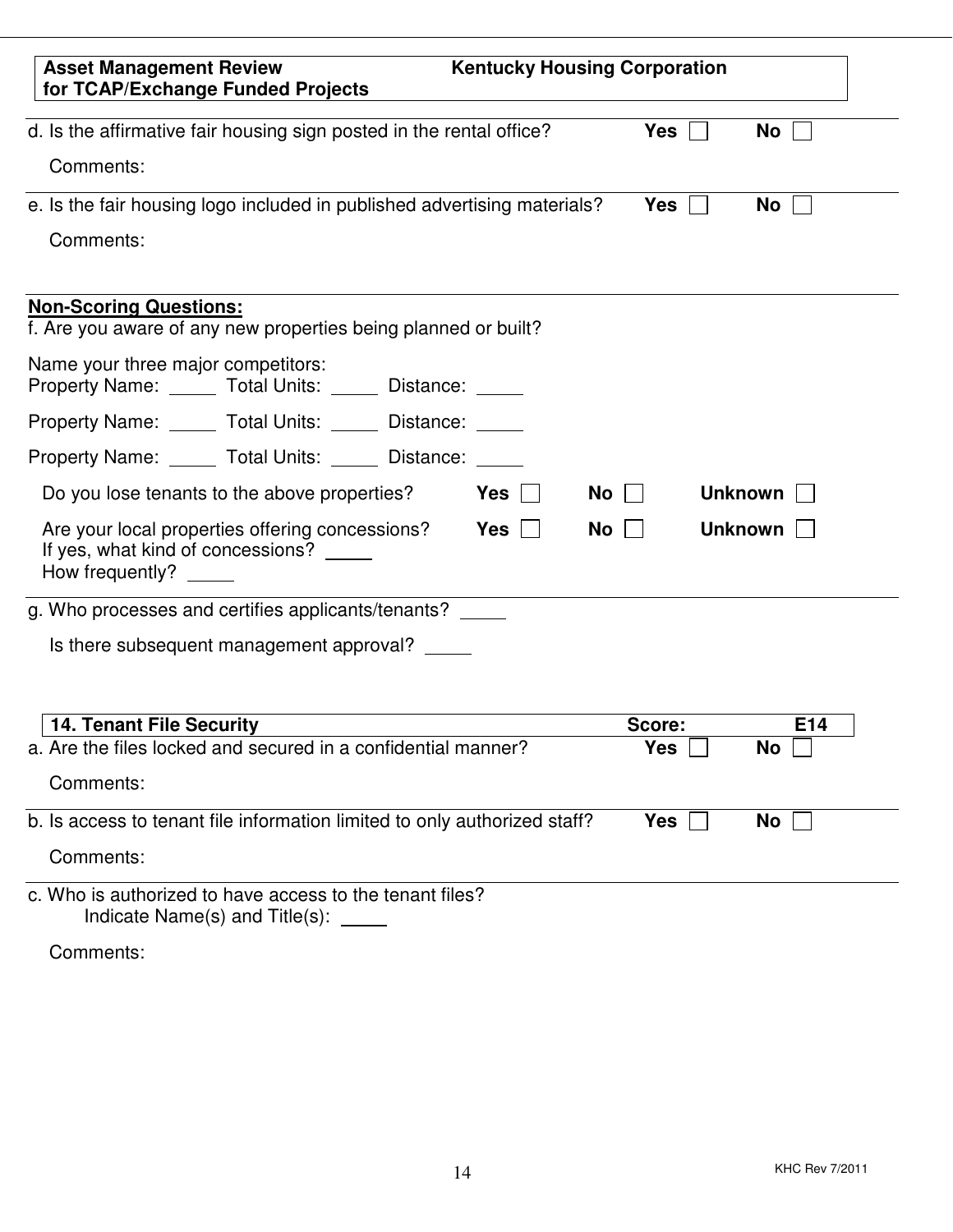**Kentucky Housing Corporation**

| 15. Summary of Tenant File Review                                                             | Score:     | E <sub>15</sub> |
|-----------------------------------------------------------------------------------------------|------------|-----------------|
| a. Are the tenant files organized and properly maintained.                                    | <b>Yes</b> | No              |
| Comments:                                                                                     |            |                 |
| b. Number of Files with Deficiencies:                                                         |            |                 |
| Note deficiencies:                                                                            |            |                 |
| Comments:                                                                                     |            |                 |
|                                                                                               |            |                 |
| <b>F. TENANT/MANAGEMENT RELATIONS</b>                                                         |            |                 |
| 16. Tenant Concerns<br>Score:                                                                 |            | F <sub>16</sub> |
| a. Is there a written procedure to resolve tenant complaints or concerns?<br><b>No</b><br>Yes |            |                 |
| If yes, review a copy.                                                                        |            |                 |
| Comments:                                                                                     |            |                 |
| b. Does the procedure adequately cover appeals?                                               | <b>Yes</b> | No              |
| Comments:                                                                                     |            |                 |
| c. Is tenant involvement in project operations encouraged?                                    | Yes        | No              |
| Comments:                                                                                     |            |                 |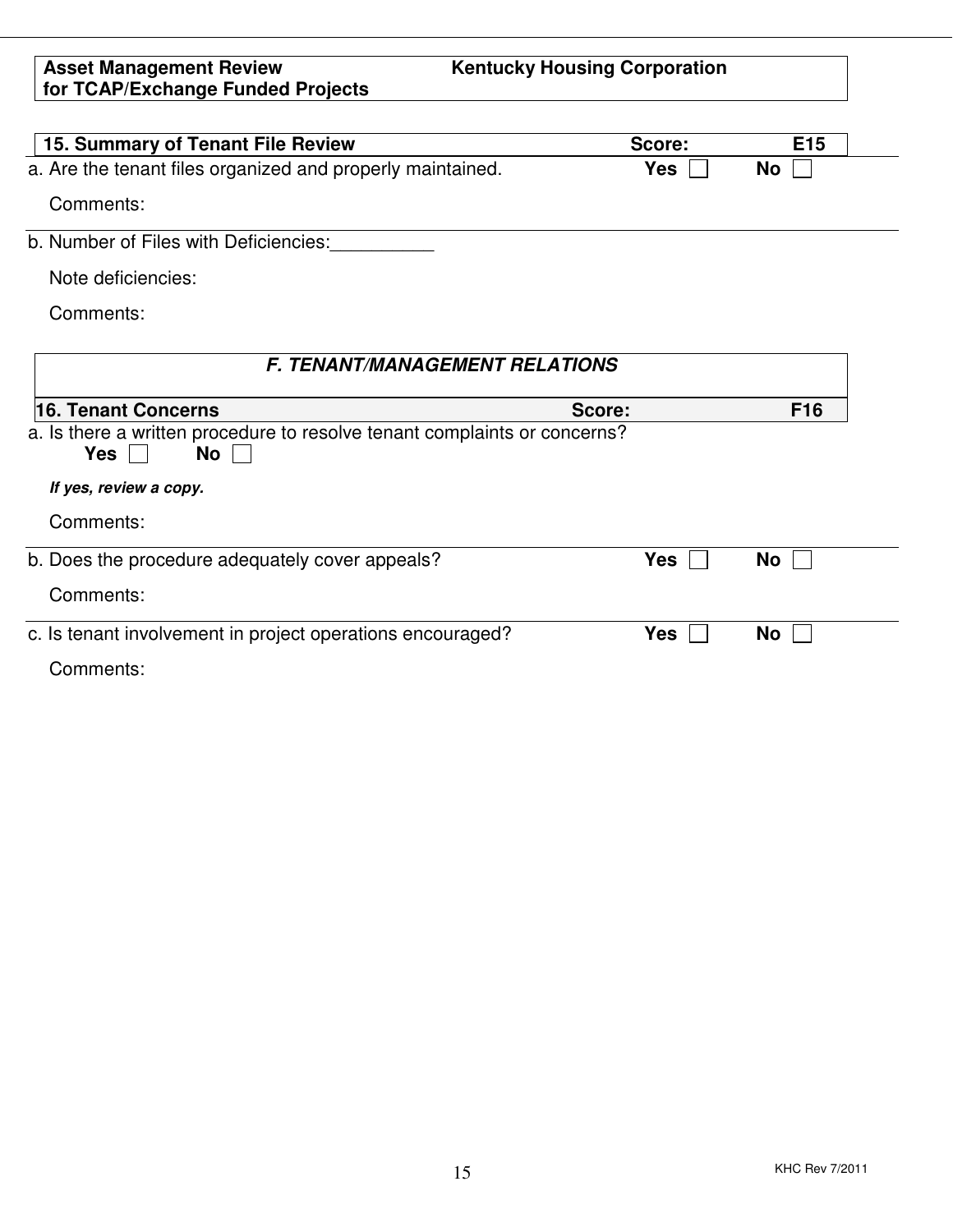# **Kentucky Housing Corporation**

| <b>Service</b>                                                                                                                                                                                                                                                | <b>Provider</b>                        | <b>Financial Source</b> |     |
|---------------------------------------------------------------------------------------------------------------------------------------------------------------------------------------------------------------------------------------------------------------|----------------------------------------|-------------------------|-----|
| <b>Child Care</b>                                                                                                                                                                                                                                             |                                        |                         |     |
| Recreation                                                                                                                                                                                                                                                    |                                        |                         |     |
| <b>Health Care</b>                                                                                                                                                                                                                                            |                                        |                         |     |
| <b>Energy Conservation</b>                                                                                                                                                                                                                                    |                                        |                         |     |
| Vocational Training/Job Training                                                                                                                                                                                                                              |                                        |                         |     |
| <b>Meals</b>                                                                                                                                                                                                                                                  |                                        |                         |     |
| <b>Financial Counseling</b>                                                                                                                                                                                                                                   |                                        |                         |     |
| <b>Substance Abuse Counseling</b>                                                                                                                                                                                                                             |                                        |                         |     |
| Service Coordinator                                                                                                                                                                                                                                           |                                        |                         |     |
| Neighborhood Networks Center                                                                                                                                                                                                                                  |                                        |                         |     |
| Other (please specify)                                                                                                                                                                                                                                        |                                        |                         |     |
|                                                                                                                                                                                                                                                               |                                        |                         |     |
|                                                                                                                                                                                                                                                               | <b>G. GENERAL MANAGEMENT PRACTICES</b> |                         |     |
| Comments:<br>18. General Management Operations                                                                                                                                                                                                                |                                        | Score:                  | G18 |
|                                                                                                                                                                                                                                                               |                                        |                         |     |
| <b>No</b><br>Yes                                                                                                                                                                                                                                              | N/A                                    |                         |     |
| Comments:                                                                                                                                                                                                                                                     |                                        |                         |     |
| <b>Yes</b><br>No                                                                                                                                                                                                                                              |                                        |                         |     |
| a. Have the complaints, as noted on the Desk Review, been satisfactorily resolved?<br>b. Is the project staff able to adequately perform management and maintenance functions?<br>Comments:                                                                   |                                        |                         |     |
| c. How does the owner/agent implement changes in policies and procedures as dictated by the funding<br>source(s). Further clarify that such changes may be as dictated by the funding source(s) used in the<br>development of the project, ie, IRS, HUD, KHC. |                                        |                         |     |

**17. Provision of Tenant Services Score: F17**

What social services are provided by either project or neighborhood, which meet the tenants' needs? (Below, indicate services available and identify entity providing the service (e.g., city/county/state,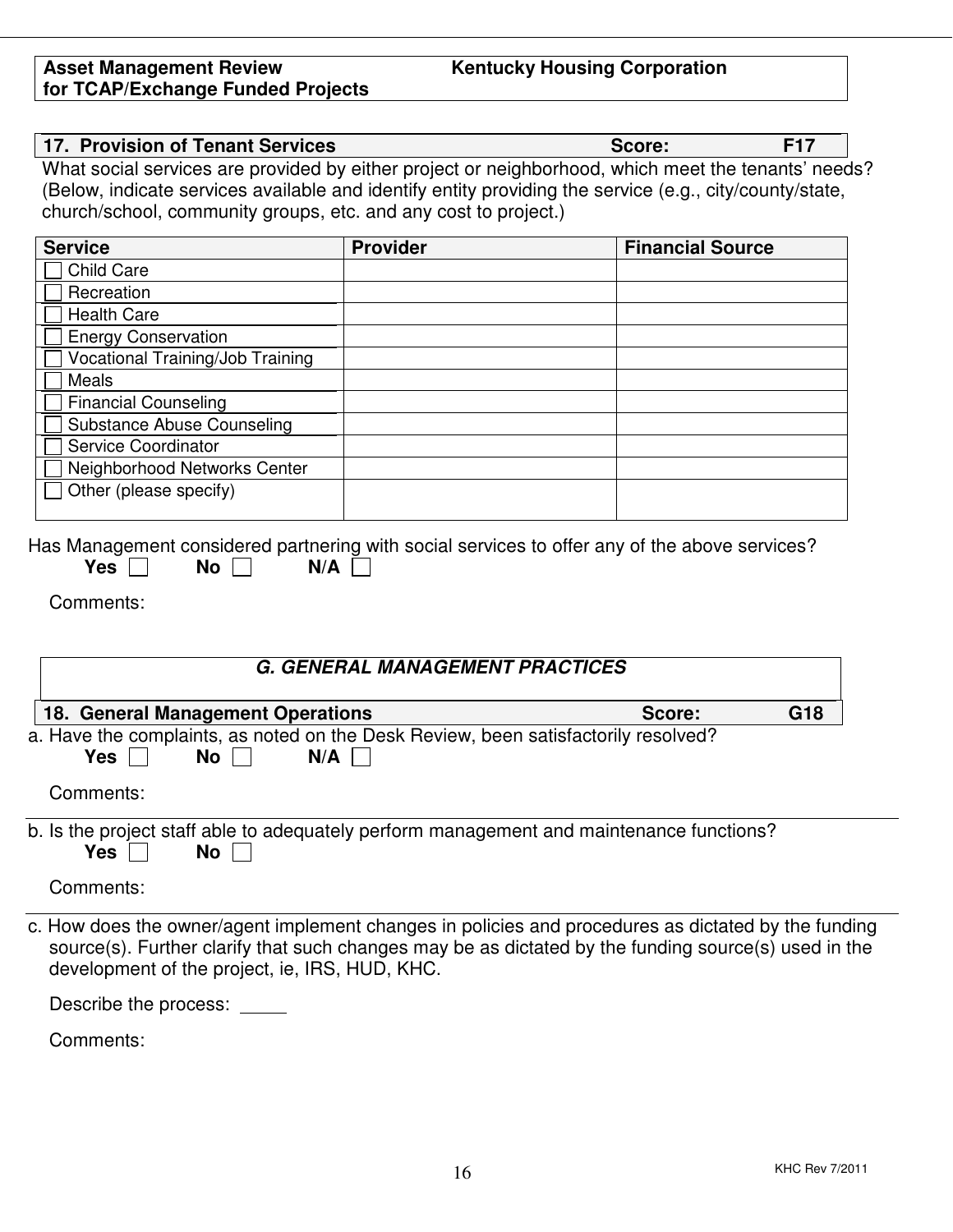| <b>Asset Management Review</b><br>for TCAP/Exchange Funded Projects                                                                                                | <b>Kentucky Housing Corporation</b>                                                                  |  |  |  |
|--------------------------------------------------------------------------------------------------------------------------------------------------------------------|------------------------------------------------------------------------------------------------------|--|--|--|
| future Reserve for Replacement needs? Date                                                                                                                         | d. When was the last Physical Assessment Capital Needs Assessment performed to determine             |  |  |  |
| If a CNA was not conducted, why not?                                                                                                                               |                                                                                                      |  |  |  |
| When will one be conducted? Date: _____                                                                                                                            |                                                                                                      |  |  |  |
| (Rule of thumb-one should be conducted at least once every fifteen years.)                                                                                         |                                                                                                      |  |  |  |
|                                                                                                                                                                    | Note: Request a copy. (KHC has a template for how to perform a physical assessment on their website) |  |  |  |
| Comments:                                                                                                                                                          |                                                                                                      |  |  |  |
| e. Does owner/agent have a formal ongoing training program for its staff?<br>N/A<br><b>Yes</b><br>No<br>If yes, indicate types of training used and the frequency: |                                                                                                      |  |  |  |
| <b>Type</b>                                                                                                                                                        | <b>Frequency</b>                                                                                     |  |  |  |
| On-Site                                                                                                                                                            |                                                                                                      |  |  |  |
| <b>HUD Seminars</b>                                                                                                                                                |                                                                                                      |  |  |  |
| <b>Energy Conservation</b>                                                                                                                                         |                                                                                                      |  |  |  |
| Industry/Association Training                                                                                                                                      |                                                                                                      |  |  |  |
| <b>Local Colleges</b><br>Other (please specify)                                                                                                                    |                                                                                                      |  |  |  |
|                                                                                                                                                                    |                                                                                                      |  |  |  |
| Comments:                                                                                                                                                          |                                                                                                      |  |  |  |
| f. Are reports submitted to the owner from the management agent? Yes                                                                                               | <b>No</b>                                                                                            |  |  |  |
| List types of reports that are submitted and when they are submitted in comments.                                                                                  |                                                                                                      |  |  |  |
| Comments:                                                                                                                                                          |                                                                                                      |  |  |  |
| g. Are there signs enabling persons to locate the office?                                                                                                          | <b>Yes</b><br>No                                                                                     |  |  |  |
| Comments:                                                                                                                                                          |                                                                                                      |  |  |  |
| h. Are after hours/emergency telephone numbers posted?                                                                                                             | Yes<br>No                                                                                            |  |  |  |
| Comments:                                                                                                                                                          |                                                                                                      |  |  |  |